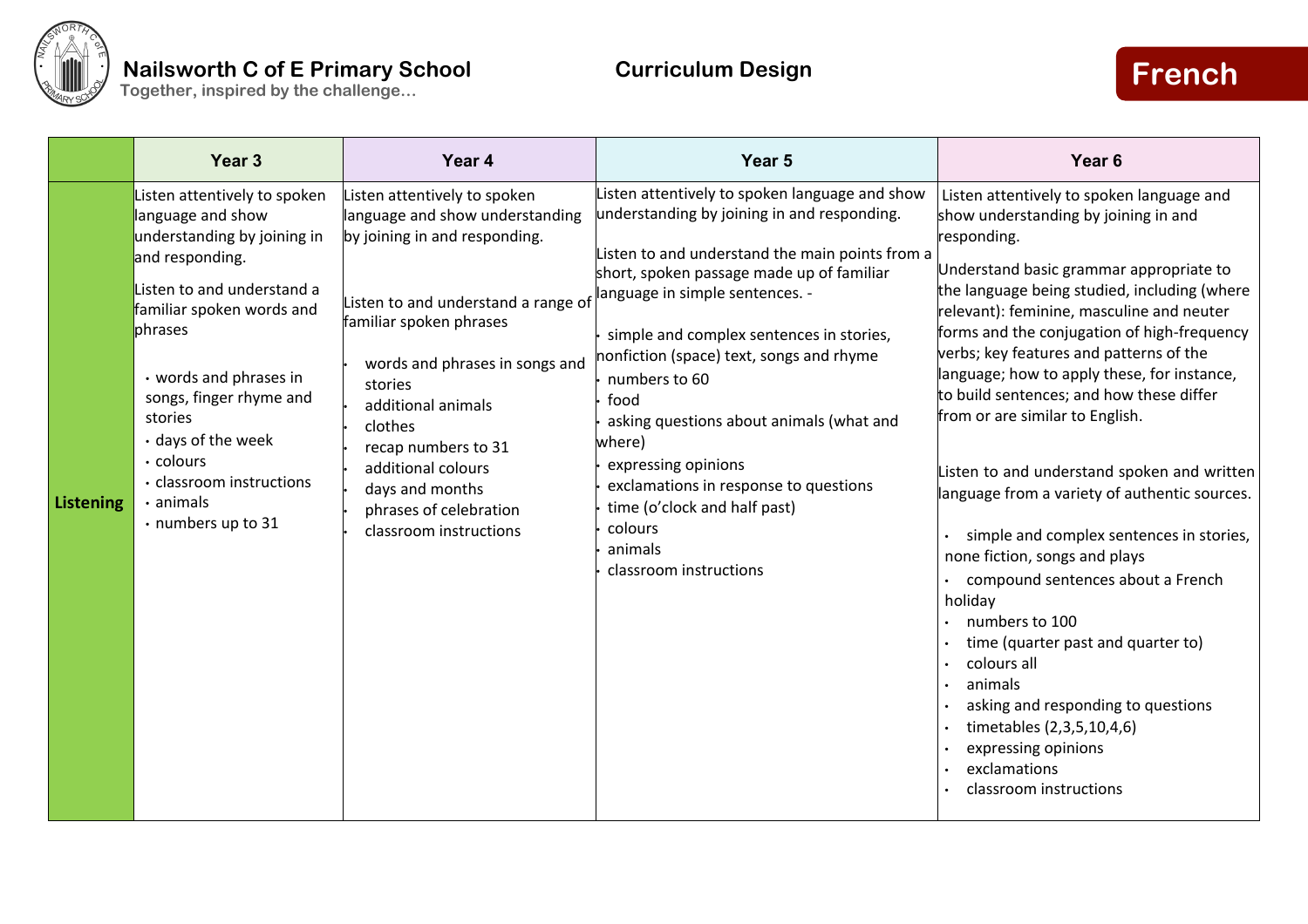

| <b>Speaking</b>                                                                                  | Explore the patterns and sounds of<br>language through songs and<br>rhymes and link the spelling, sound<br>and meaning of words<br>Engage in conversations; ask and<br>answer questions; express opinions<br>and respond to those of others;<br>seek clarification and help.<br>Speak in sentences, using familiar<br>vocabulary, phrases and basic<br>language structures.<br>Say and repeat words and phrases,<br>answer simple questions and give<br>basic information<br>questions and answers about<br>animals (adjectives and simple<br>preposition) additional colours<br>additional animals<br>months of the year<br>clothing<br>days and months<br>phrases of celebrations<br>numbers to 31 | Explore the patterns and sounds of language<br>through songs and rhymes and link the<br>spelling, sound and meaning of words<br>Engage in conversations; ask and answer<br>questions; express opinions and respond to<br>those of others; seek clarification and help.<br>Speak in sentences, using familiar vocabulary,<br>phrases and basic language structures.<br>Present ideas and information orally to a<br>range of audiences.<br>Read carefully and show understanding of<br>words, phrases and simple writing.<br>Ask and answer simple questions and talk<br>about<br>questions and answers involving<br>prepositions about animals and food<br>numbers to 60<br>$\bullet$<br>expressing opinions<br>exclamations<br>$\bullet$<br>sentences involving subject pronouns,<br>disjunctive pronouns,<br>telling the time (o'clock and half past)<br>$\bullet$<br>letter sounds and names<br>$\bullet$<br>prepare a presentation about themselves | Explore the patterns and sounds of language<br>through songs and rhymes and link the<br>spelling, sound and meaning of words<br>Engage in conversations; ask and answer<br>questions; express opinions and respond to<br>those of others; seek clarification and help.<br>Speak in sentences, using familiar<br>vocabulary, phrases and basic language<br>structures.<br>Describe people, places, things and actions<br>orally and in writing.<br>Speak with increasing confidence, fluency<br>and spontaneity, finding ways of<br>communicating what they want to say,<br>including through discussion and asking<br>questions, and continually improving the<br>accuracy of their pronunciation and<br>intonation<br>questions and answers involving adverbs<br>of place, time about animals, French history,<br>people<br>numbers to 100<br>expressing opinions<br>exclamations<br>times tables (2,3,5,10,4,6)<br>telling the time (quarter past and quarter<br>to) |
|--------------------------------------------------------------------------------------------------|------------------------------------------------------------------------------------------------------------------------------------------------------------------------------------------------------------------------------------------------------------------------------------------------------------------------------------------------------------------------------------------------------------------------------------------------------------------------------------------------------------------------------------------------------------------------------------------------------------------------------------------------------------------------------------------------------|---------------------------------------------------------------------------------------------------------------------------------------------------------------------------------------------------------------------------------------------------------------------------------------------------------------------------------------------------------------------------------------------------------------------------------------------------------------------------------------------------------------------------------------------------------------------------------------------------------------------------------------------------------------------------------------------------------------------------------------------------------------------------------------------------------------------------------------------------------------------------------------------------------------------------------------------------------|------------------------------------------------------------------------------------------------------------------------------------------------------------------------------------------------------------------------------------------------------------------------------------------------------------------------------------------------------------------------------------------------------------------------------------------------------------------------------------------------------------------------------------------------------------------------------------------------------------------------------------------------------------------------------------------------------------------------------------------------------------------------------------------------------------------------------------------------------------------------------------------------------------------------------------------------------------------------|
| and answer questions;<br>express opinions and<br>structures.<br>Say and repeat<br>simple phrases |                                                                                                                                                                                                                                                                                                                                                                                                                                                                                                                                                                                                                                                                                                      |                                                                                                                                                                                                                                                                                                                                                                                                                                                                                                                                                                                                                                                                                                                                                                                                                                                                                                                                                         |                                                                                                                                                                                                                                                                                                                                                                                                                                                                                                                                                                                                                                                                                                                                                                                                                                                                                                                                                                        |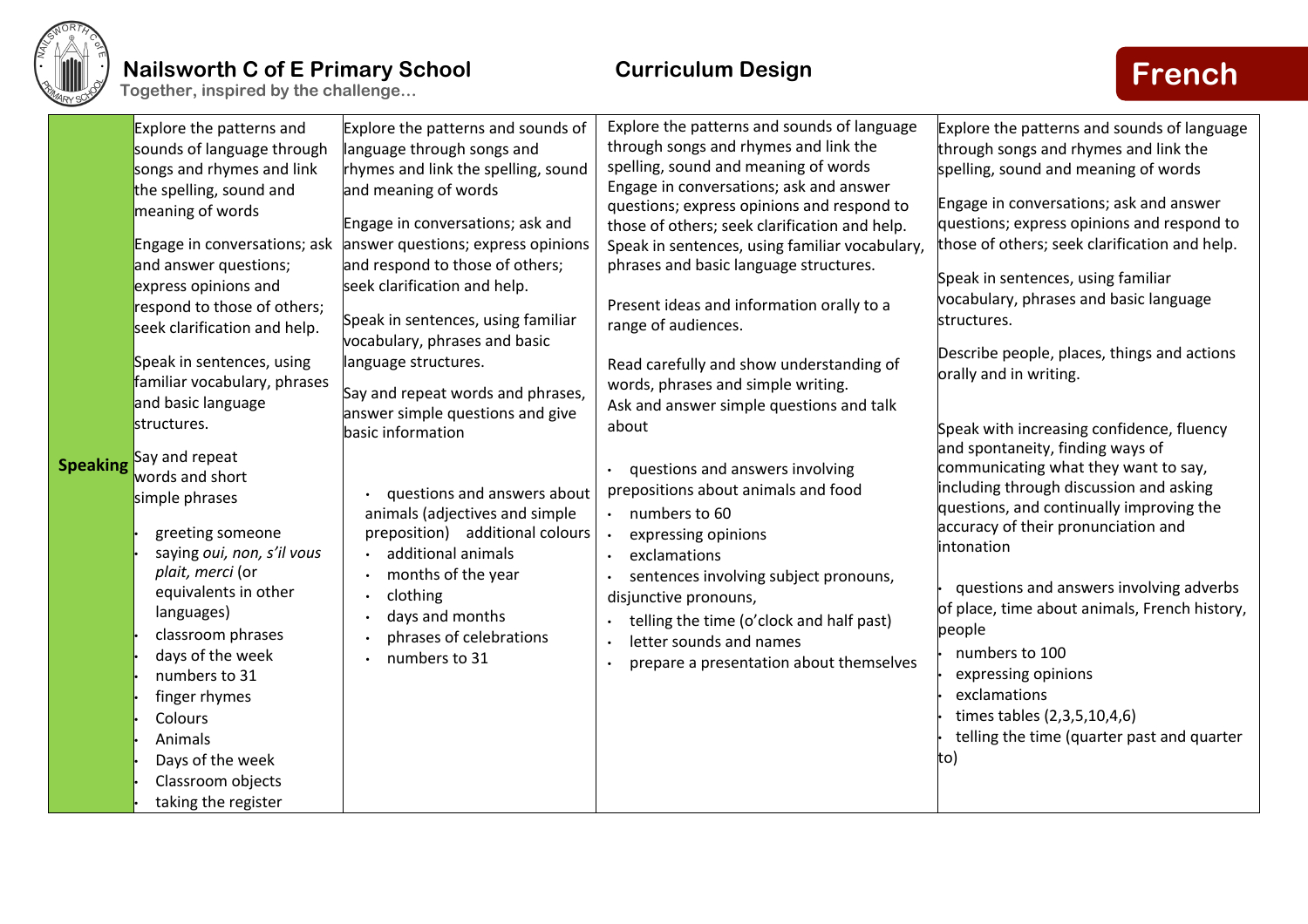

| <b>Reading</b> | Develop accurate<br>pronunciation and intonation and intonation so that others<br>so that others understand<br>when they are reading aloud<br>or using familiar words and<br>phrases.<br>Appreciate stories, songs,<br>poems and rhymes in the<br>language<br>Recognise and read out a<br>few familiar words and<br>phrases<br>• words and phrases from<br>stories and rhymes<br>· labels on familiar objects<br>$\cdot$ days<br>· colours<br>$\cdot$ animals<br>• numbers to 31 | Develop accurate pronunciation<br>understand when they are reading<br>aloud or using familiar words and<br>phrases.<br>Appreciate stories, songs, poems<br>and rhymes in the language.<br>Broaden their vocabulary and<br>develop their ability to understand<br>new words that are introduced into<br>familiar written material, including<br>through using a dictionary.<br>Understand and read out familiar<br>written phrases<br>wider range of words and<br>phrases from rhymes and stories<br>simple description of objects<br>and animals<br>days and months<br>numbers to 31 | Develop accurate pronunciation and<br>intonation so that others understand when<br>they are reading aloud or using familiar words<br>and phrases.<br>Appreciate stories, songs, poems and rhymes<br>in the language.<br>Understand basic grammar appropriate to the<br>language being studied, including (where<br>relevant): feminine, masculine and neuter<br>forms and the conjugation of high-frequency<br>verbs; key features and patterns of the<br>language; how to apply these, for instance, to<br>build sentences; and how these differ from or<br>are similar to English.<br>Understand the main point(s) and some of the<br>detail from short written texts or passages in<br>clear printed script<br>variety of short texts<br>sentences describing animals (what, where,<br>colour)<br>simple opinions<br>$\bullet$<br>numbers to 60 | ccurate pronunciation and intonation so that<br>derstand when they are reading aloud or<br>iliar words and phrases.<br>fully and show understanding of words,<br>nd simple writing.<br>le stories, songs, poems and rhymes in the<br>Understand the main points and opinions in<br>written texts from various contexts<br>a written plan of a French holiday<br>complex sentences describing<br>animals<br>what, where, colour and size)<br>simple sentences describing people and<br>what they are doing<br>numbers to 100 |
|----------------|----------------------------------------------------------------------------------------------------------------------------------------------------------------------------------------------------------------------------------------------------------------------------------------------------------------------------------------------------------------------------------------------------------------------------------------------------------------------------------|--------------------------------------------------------------------------------------------------------------------------------------------------------------------------------------------------------------------------------------------------------------------------------------------------------------------------------------------------------------------------------------------------------------------------------------------------------------------------------------------------------------------------------------------------------------------------------------|----------------------------------------------------------------------------------------------------------------------------------------------------------------------------------------------------------------------------------------------------------------------------------------------------------------------------------------------------------------------------------------------------------------------------------------------------------------------------------------------------------------------------------------------------------------------------------------------------------------------------------------------------------------------------------------------------------------------------------------------------------------------------------------------------------------------------------------------------|-----------------------------------------------------------------------------------------------------------------------------------------------------------------------------------------------------------------------------------------------------------------------------------------------------------------------------------------------------------------------------------------------------------------------------------------------------------------------------------------------------------------------------|
| <b>Writing</b> | Write or copy simple words<br>or symbols correctly<br>numbers<br>Days of week<br>colours                                                                                                                                                                                                                                                                                                                                                                                         | Write one or two short sentences<br>to a model and fill in the words on<br>a simple form<br>Write simple sentences using a<br>reference source about animals<br>and people                                                                                                                                                                                                                                                                                                                                                                                                           | Write phrases from memory, and adapt these to Write phrases from memory, and adapt<br>create new sentences, to express ideas clearly.<br>Describe people, places, things and actions<br>orally and in writing.<br>Write a few short sentences with support using<br>expressions which they have already learnt<br>Write sentences using verb agreement<br>describing animals and food and a response                                                                                                                                                                                                                                                                                                                                                                                                                                               | these to create new sentences, to express<br>ideas clearly.<br>Write at varying length, for different<br>purposes and audiences, using the variety of<br>grammatical structures that they have learnt<br>Write complex sentences about a trip to                                                                                                                                                                                                                                                                            |